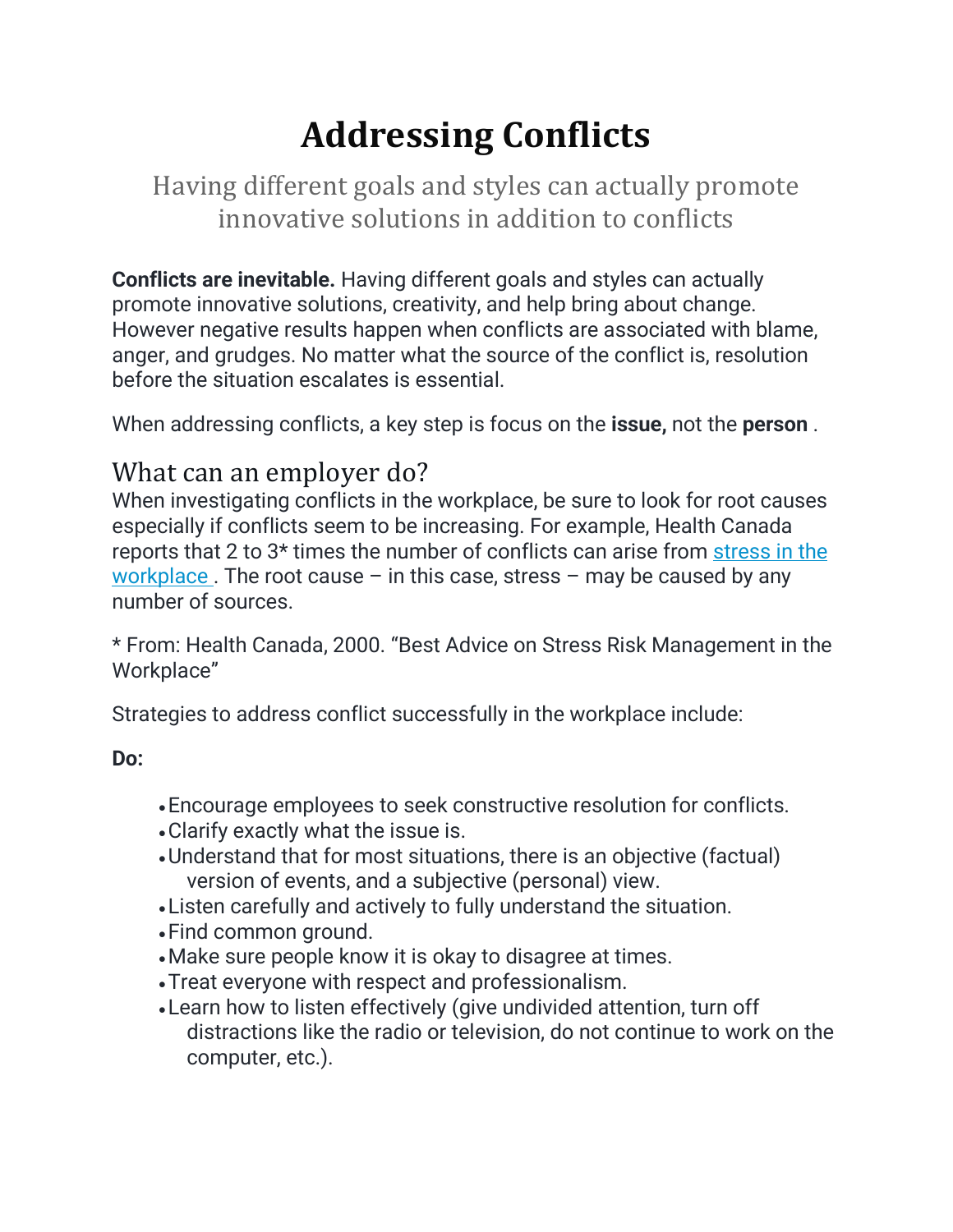- •Move from justification to resolution. Focus on actions in the future, not the past.
- •Set clear boundaries.
- •Have clearly defined job descriptions to help people understand their roles and what is expected of them.
- •Define acceptable behaviour. Understanding what is appropriate and what is not will help avoid conflicts.

#### **Don't**

- •Do not blame or judge anyone. Instead, look for opportunities to resolve the situation.
- •Do not give advice. The best resolutions come from the people involved. If asked or if appropriate, you can offer ideas for discussion.
- •Do not demand change. Try to find areas where collaboration or compromise can be made.

#### What are some ways of informally resolving conflicts?

Employees should be encouraged to seek help when resolving conflicts. The situation should be brought to the attention of the relevant parties. Employees may wish to try to discuss the situation with the person (people) they are having the conflict with, or they may wish to ask for help from other people.

If the issue is not serious or severe, resolution process can come from within the employee's department, if possible. If the employee feels uncomfortable raising the issue within their department, they should know where to seek help. Options may be to work with the Human Resources department, a designated manager, or through the use of an external professional.

Not all situations will require the same option or method of resolution. You may find that one type of strategy works well for certain situations or people, and not in other situations or with certain people.

Try to remain flexible and use a variety of strategies including:

**Avoiding:** In some cases, it may be appropriate to leave a conflict unresolved. In other cases, just leave the conflict unresolved for a cooling off period.

**Accommodating:** Accepting that there is a minor conflict (an "agreeing to disagree" arrangement) can be an important gesture for minor issues.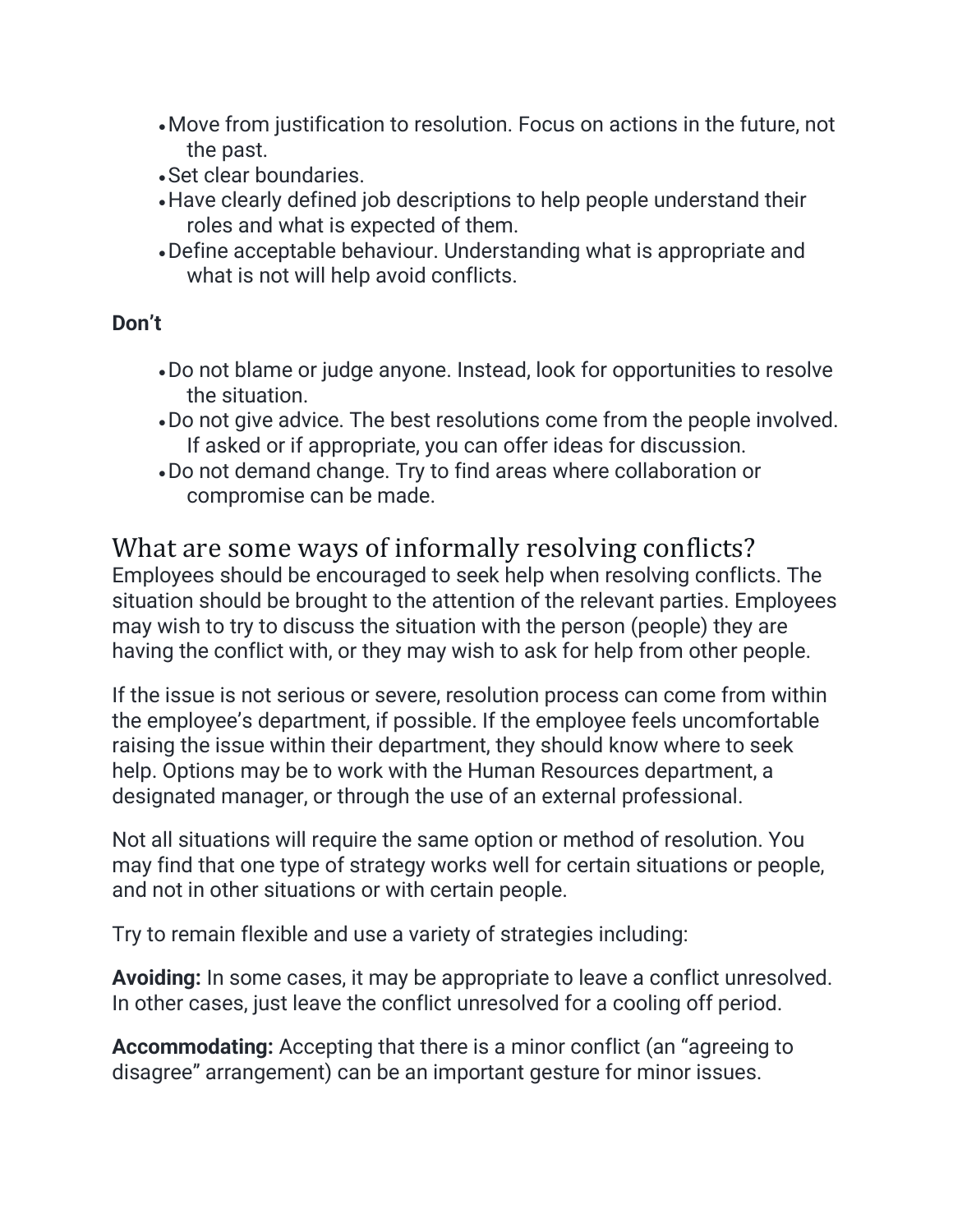Accommodating on the small issues may help to build trust and respect between those with the conflict.

**Confronting:** Discussing face-to-face in a respectful and professional manner may also help. Be sure to consider the other person's position and feelings on the issue. Confronting may include explaining why certain decisions were made ("I did not use your idea because…") and, if necessary, a further explanation such as "But unfortunately, the final decision for the project was made by (name) for those reasons".

**Collaborating:** Like confronting, you discuss the situation directly with the other person. However, you may decide to follow the explanation with an offer to involve the other person in another way. ("But, I was wondering if you had any ideas about… ").

**Compromising:** With this option, the differences in opinion are discussed. A plan or option is reached together, and often both sides agree to modify their position.

**Communication:** Clear communication is essential for good working relationships. Often, subtle differences in verbal and nonverbal communications can change the way a situation is seen and interpreted. The more emotional the situation becomes, the more these cues affect our interpretation of the event(s).

#### What are more tips for resolving conflicts?

- •Try to put yourself in the other person's position so that you can better understand how to address the issue.
- •Ask for his or her recommendation.
- •Repeat back to the person what you feel he or she is asking or telling you in order to clarify what you are hearing.
- •Accept criticism in a positive way. When a complaint might be true, use statements like "you are probably right" or "it was my fault". If the criticism seems unwarranted, ask for clarification.
- •Be honest. Do not make false statements or promises you cannot keep.
- •Take the person seriously and be respectful.
- •Break down the issue into smaller units and offer step-by-step solutions so the person is not overwhelmed by the complete situation.
- •Be reassuring. Point out or offer choices.
- •Do not take sides.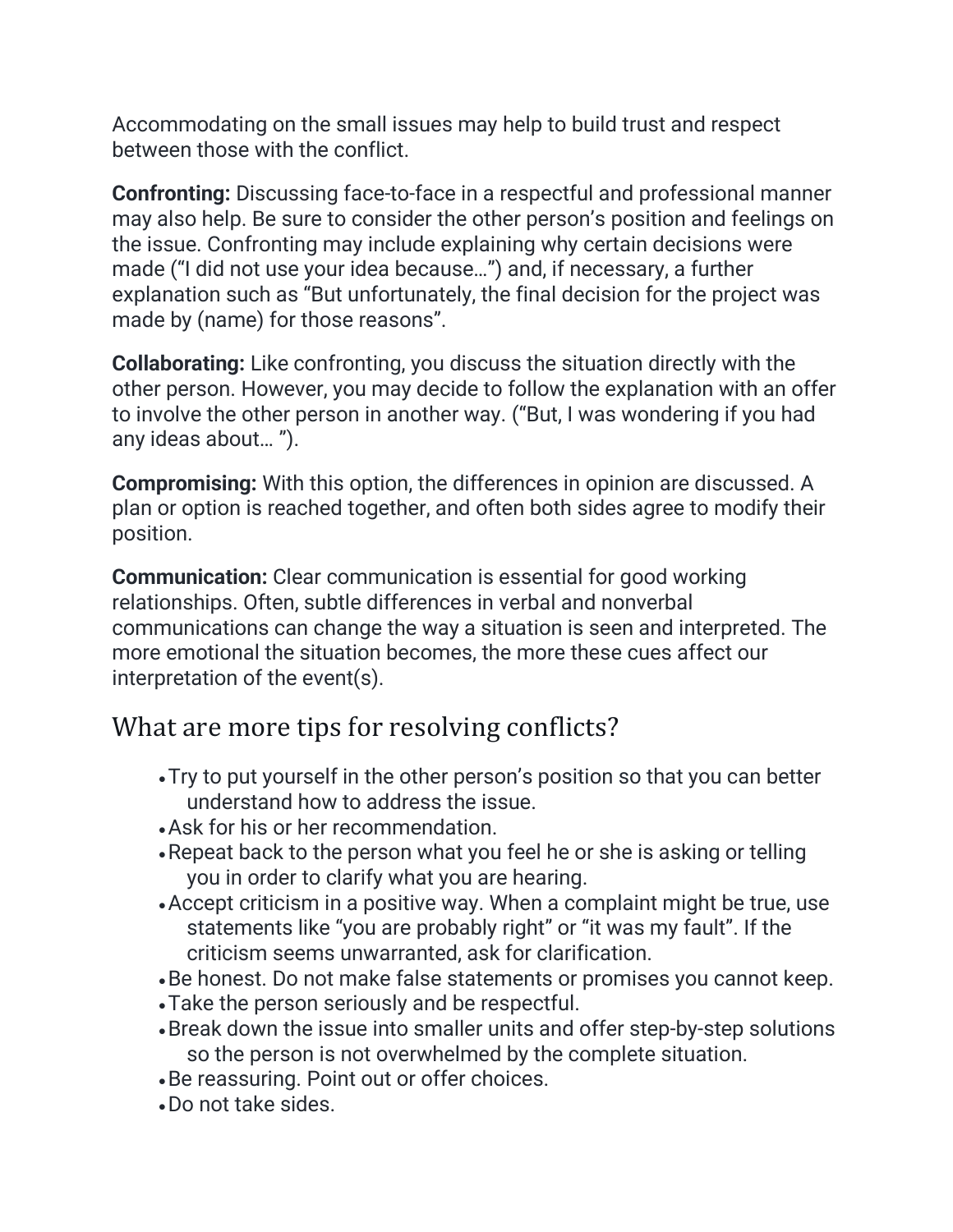- •Do not reject the person's demands or position from the start. Use a neutral, non-judgmental comment such as "that is an option".
- •Do not make promises you cannot keep.

### What is mediation?

Mediation is a more formal way to reach an understanding of the issue(s). The mediator should be someone who does not have an emotional stake in the outcome. Mediators may be from within the company, or a professional from outside. Resolving conflicts works best when people are calm, and can shift the focus to the **issue** instead of the **people** .

### What steps are involved in mediation?

- 1. Schedule a meeting between the people experiencing the conflict after everyone has calmed down. The cooling down period is essential as it will help disassociate the emotions from the issues. Pick an appropriate time and place where all parties feel they are able to speak openly. Ensure that everyone in the meeting knows that they are invited to help get to the bottom of the situation.
- 2. Have people take turns explaining their position, issues or feelings. They should not be interrupted while speaking. Have someone else take notes. Encourage people to talk by asking questions like "What did you say?" or "What did you do?" rather than simply asking for their version of an event.
- 3. The note-taker should read back what each person said. Each person should confirm that the notes are accurate.
- 4. Invite everyone to brainstorm for solutions to the issue. Brainstorming does not place blame, nor should it be judgemental about whether an idea is good or bad.
- 5. Discuss these ideas. Talk about how each idea might work, or how it might not work.
- 6. Find a solution to the conflict that everyone can accept. This solution may not be anyone's first choice, but it is important that all of the people find it acceptable. If possible, let the people experiencing the conflict decide on a solution. They may need to agree on aspects such as what the issue is, what procedures to follow, what change is needed, and/or what steps to take in the future. If they cannot agree, then the mediator may have to make a decision. In either case, be